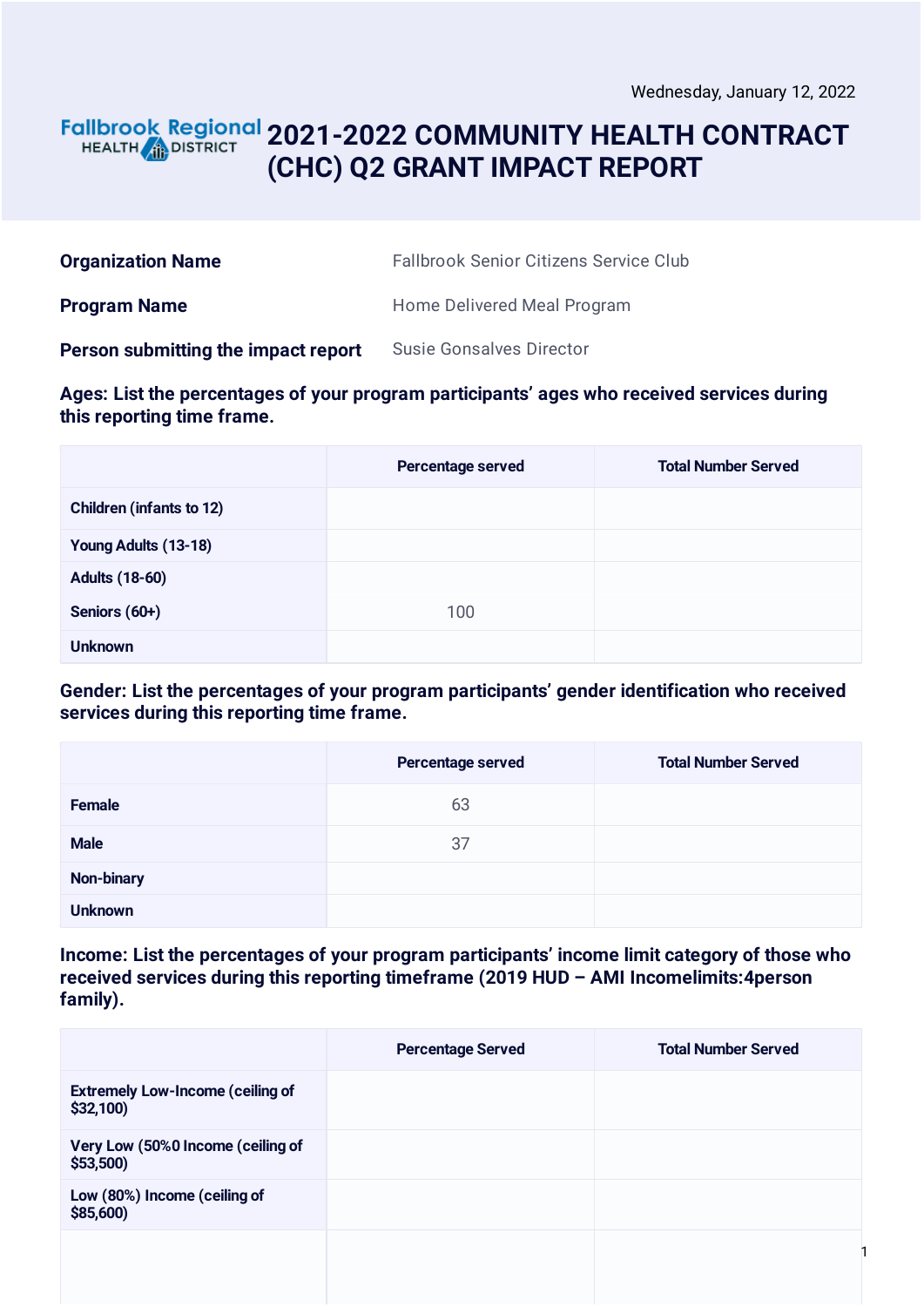|                                  | <b>Percentage Served</b> | <b>Total Number Served</b> |
|----------------------------------|--------------------------|----------------------------|
| <b>Higher than listed limits</b> |                          |                            |
| <b>Unknown</b>                   | 100                      |                            |

**How many District residents directly benefited (participant/client)from this program:** 60

# **GOALS & OBJECTIVES**

#### **Goal 1 & Objectives: From your application, please provide your measurable outcomes for each of your stated objectives.**

Goal 1 Statement: The primary goal of the Home Delivered Program is to alleviate food insecurity by providing hot, freshly prepared nutritious meals daily to homebound seniors in the greater Fallbrook area, who otherwise would not have regular access to such meals.

To meet the stated goal, The Fallbrook Senior Center has provide approximately 60 meals each day, five days a week, at no cost to seniors (60+), including delivery direct to client homes in the Fallbrook regional area. Meals provided were substantial, hot and nutritious, meeting the strict dietary guidelines established by the San Diego county AIS and based on the specific nutritional needs of seniors. Menu plans, food preparation and meal delivery successfully passed all the San Diego County inspections conducted during the 2nd quarter, thus ensuring that all clients served received one third of their daily nutritional needs. During the 2nd quarter 3,313 meals were delivered to home bound seniors and 60 residents of the Health District directly benefited from the Home Delivered Meal Program.

### **Goal 2 & Objectives: From your application, please provide your measurable outcomes for each of your stated objectives.**

N/A

# **PARTICIPANT SUCCESS STORY**

### **Participant Success Story:**

Thank you for helping us as we are going through difficult times. Our home was completely destroyed in the Bobcat wildfire. We had lived in it for over 40 years

My wife and I appreciate our daily meal deliveries from David who is always prompt, courteous, and cheerful.

Sincerely, Maury V.

**Participant Success Story:**



# **ACKNOWLEDGEMENT**

**Please describe how the Fallbrook Regional Health District's investment in this program was**